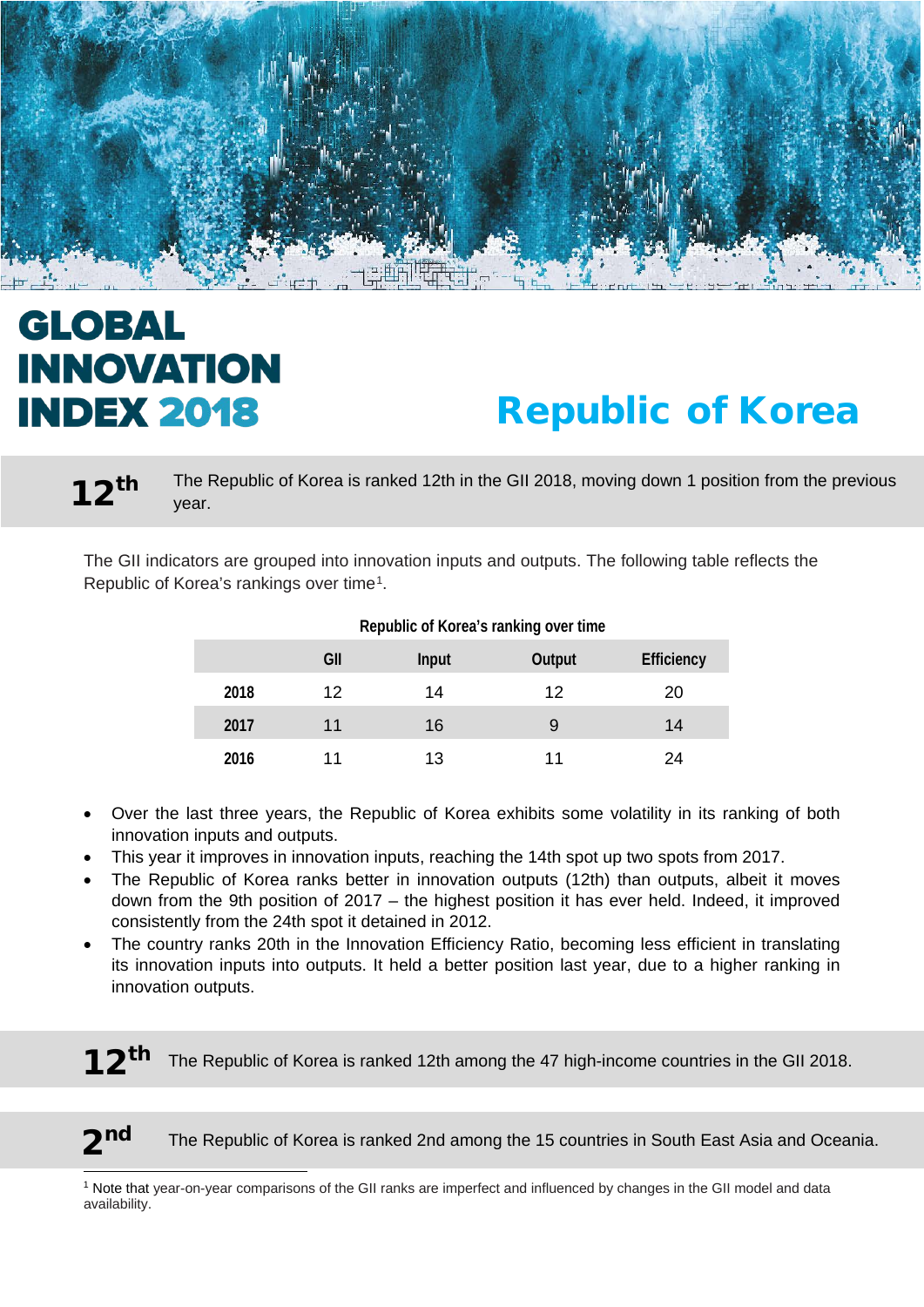### **Benchmarking the Republic of Korea to other high-income countries and the South East Asia and Oceania region**



#### Republic of Korea's scores by area

#### **High-income countries**

The Republic of Korea has high scores in 6 out of 7 GII areas – **Human Capital and Research,**   $Infrastructure$ , **Sophistication, Business Sophistication**, **Knowledge and Technology Outputs,** and **Creative Outputs,** in which it scores above the average of the high-income group.

Top scores in areas *Research & Development (R&D), Information and Communication Technologies (ICTs), Trade, competition, and market scale, Knowledge creation,* and *Intangible assets* are behind these high rankings.

#### **South East Asia and Oceania region**

Compared to other countries in the South East Asia and Oceania region. Republic of Korea performs above average in all 7 GII areas.

# **The Republic of Korea's innovation profile**

#### **Strengths**

- The area **Human Capital and Research** (2nd) is marked as a comparative strength for the Republic of Korea, where it has strong performance in the area *Research and development (R&D)* (1st), as well as in indicators *Expenditure on R&D* (2nd) and *Tertiary enrolment* (4th).
- In **Infrastructure** (13th), the country has strength in the area *Information and communication technologies (ICTs)* (2nd). At the indicator level, comparative strengths lie in *ICT use* (4th) and *E-participation* – both ranking 4th globally.
- In **Business Sophistication** (20th), the Republic of Korea exhibits strengths in indicators *R&D performed by business* (2nd), *R&D financed by business* (3rd), *Patent families filed in two or more offices* (1st), and *Research talent in business enterprise* (2nd).
- In **Institutions** (26th), the country also performs strongly in the area *Business environment* (2nd).
- Finally, among **innovation inputs**, the indicator *Intensity of local competition* (4th) is also marked as strength in **Market Sophistication** (14th).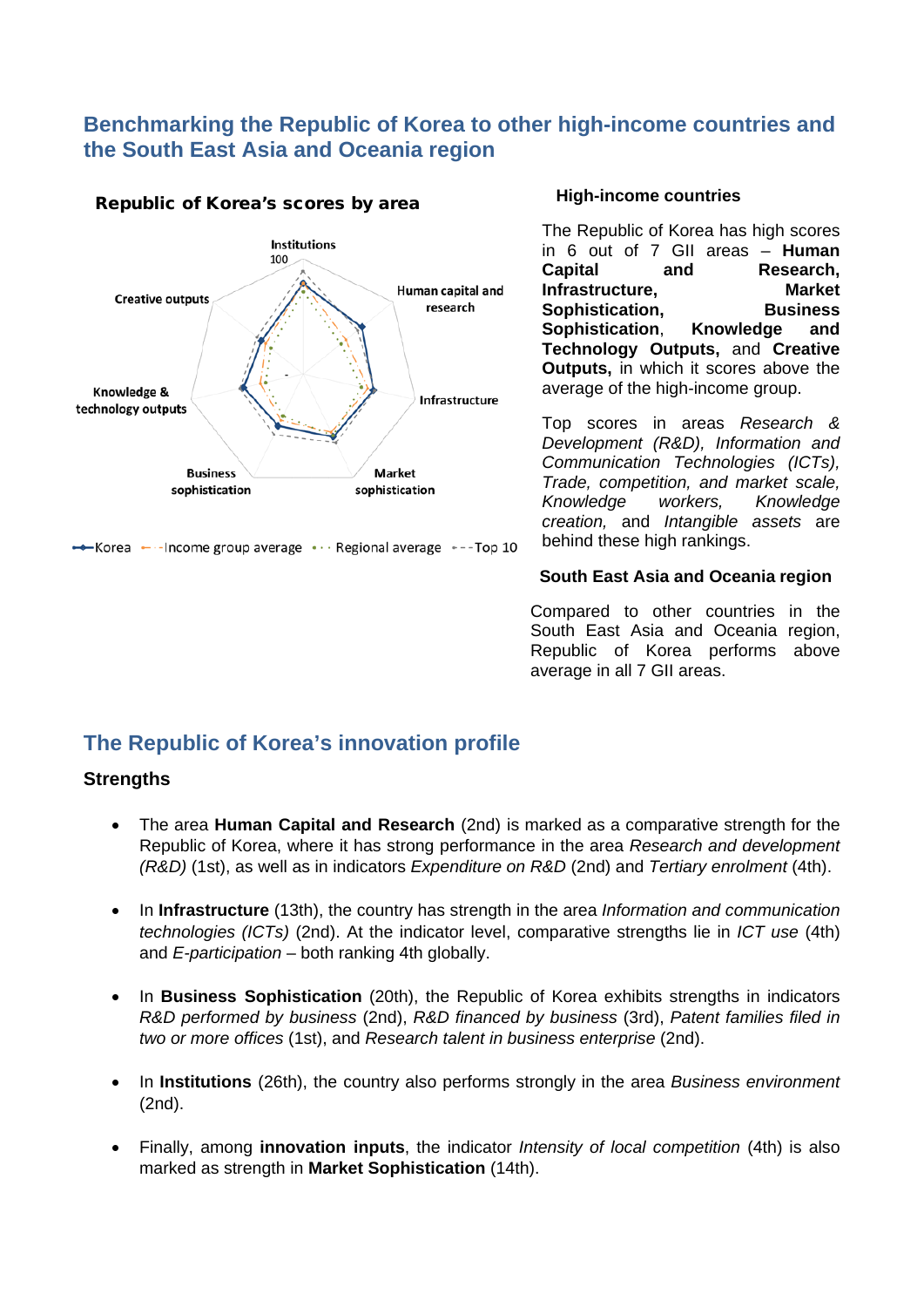- On the **innovation output** side, most of the Republic of Korea's strengths are exhibited in **Knowledge and Technology Outputs** (9th), where it has strong performance in the area *Knowledge creation* (3rd), as well as in indicators *Patents by origin, PCT patents by origin,*  and *High-tech exports* – all ranking 1st globally.
- In **Creative outputs** (17th), the country also shows strong performance in the area *Intangible assets* (2nd) and indicator *Industrial designs by origin*, where it ranks 1st.

#### **Weaknesses**

- The Republic of Korea's relative weaknesses on the **innovation input** side are mainly found in **Business Sophistication** (20th), where it shows weak performance in indicators *R&D financed by abroad* (92nd), *ICT services imports* (102nd), and *FDI inflows* (114th).
- In **Market Sophistication** (14th) the country performs relatively weakly in indicators *Venture capital deals* (54th) and *Applied tariff rate* (104th).
- Other three relative GII weakness on the **innovation input** side are found in indicators *Cost of redundancy dismissal* (103rd), *Tertiary inbound mobility* (77th), and *GDP per unit of energy use* (91st).
- On the **innovation output** side, the Republic of Korea exhibits relative weaknesses only in two indicators: *ICT services exports* (95th) and *Printing and other media* (90th).

The following figure presents a summary of the Republic of Korea's ranks in the 7 GII areas, as well as the overall rank in the GII 2018.

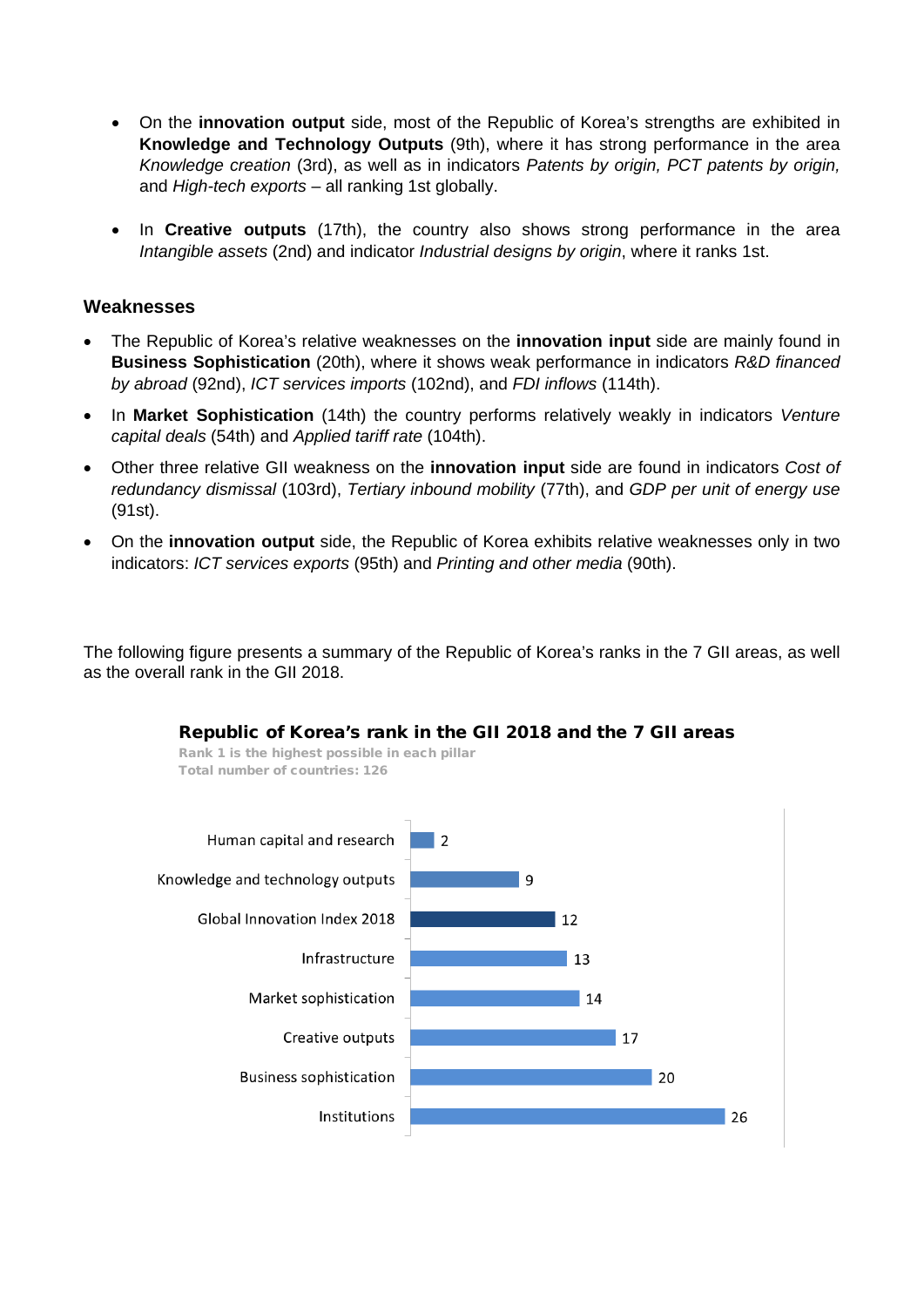## **Expected vs. Observed Innovation Performance**

The GII bubble chart shows the relationship between income levels (GDP per capita) and innovation performance (GII score). The depicted trendline gives an indication of the expected innovation performance at different levels of income. Countries located above the trendline are performing better that what would be expected based on their income level. Countries below the line are Innovation Under-performers relative to GDP.

Relative to GDP, the Republic of Korea performs well above its expected level of development.

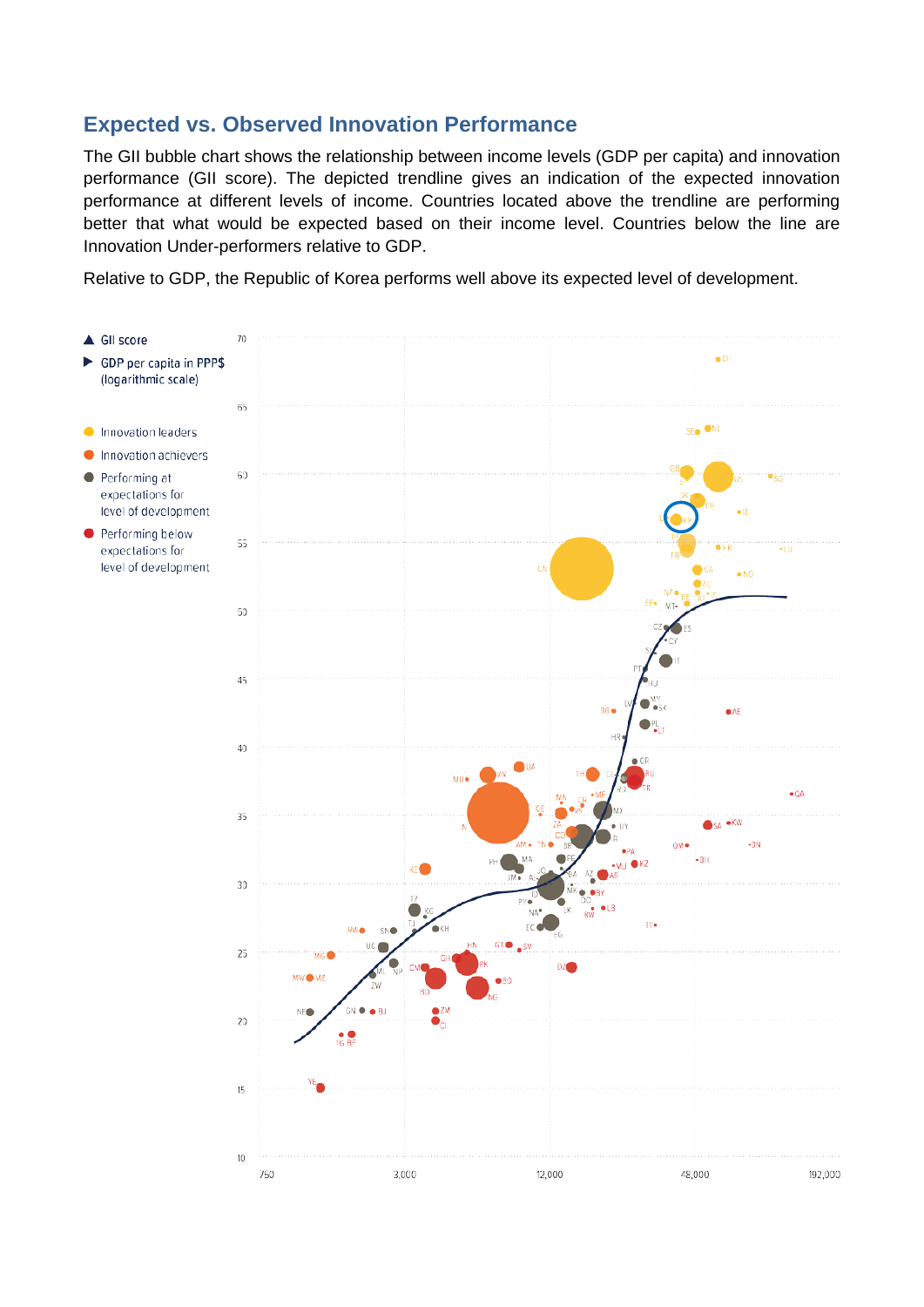# **Missing and Outdated Data**

More and better data improve the ability of a country to understand its strengths and weaknesses and give policymakers greater capacity to plan and adapt public policies accordingly. The GII 2018 covers 126 countries that complied with the minimum indicator coverage of 35 indicators in the Innovation Input Sub-Index (66%) and 18 indicators in the Innovation Output Sub-Index (66%).

The following tables show data for the Republic of Korea that is not available or that is outdated.

#### **Missing Data**

| Code  | <b>Indicator</b>                        | <b>Country</b><br>Year | <b>Model</b><br>Year | <b>Source</b>                                    |
|-------|-----------------------------------------|------------------------|----------------------|--------------------------------------------------|
| 4.1.3 | Microfinance gross loans, % GDP         | n/a                    | 2016                 | Microfinance Information Exchange,<br>Mix Market |
| 5.1.2 | Firms offering formal training, % firms | n/a                    | 2013                 | World Bank, Enterprise Surveys                   |

#### **Outdated Data**

| Code  | <b>Indicator</b>                             | <b>Country</b><br>Year | <b>Model</b><br>Year | <b>Source</b>                          |
|-------|----------------------------------------------|------------------------|----------------------|----------------------------------------|
| 2.1.3 | School life expectancy, years                | 2015                   | 2016                 | <b>UNESCO Institute for Statistics</b> |
| 2.1.5 | Pupil-teacher ratio, secondary               | 2015                   | 2016                 | <b>UNESCO Institute for Statistics</b> |
| 2.2.1 | Tertiary enrolment, % gross                  | 2015                   | 2016                 | <b>UNESCO Institute for Statistics</b> |
| 2.2.3 | Tertiary inbound mobility, %                 | 2015                   | 2016                 | <b>UNESCO Institute for Statistics</b> |
| 5.1.1 | Knowledge-intensive employment, %            | 2015                   | 2016                 | ILO, ILOSTAT                           |
| 5.1.5 | Females employed w/advanced degrees,<br>$\%$ | 2015                   | 2016                 | <b>ILO. ILOSTAT</b>                    |